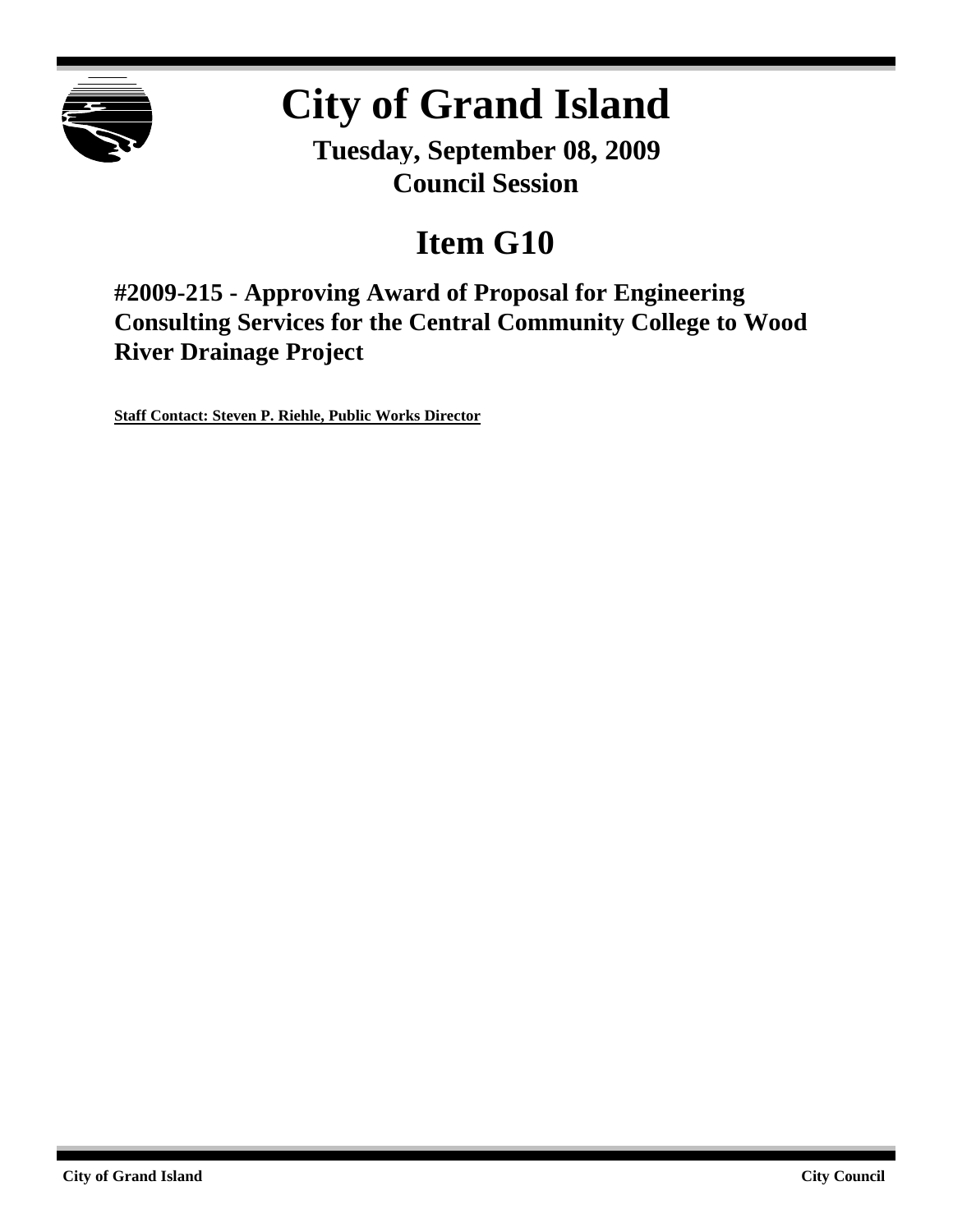## **Council Agenda Memo**

| <b>From:</b>    | Steven P. Riehle, Public Works Director                                                                                                |
|-----------------|----------------------------------------------------------------------------------------------------------------------------------------|
| <b>Meeting:</b> | September 8, 2009                                                                                                                      |
| Subject:        | Approving Award of Proposal for Engineering<br>Consulting Services for the Central Community College<br>to Wood River Drainage Project |
| Item $\#$ 's:   | $G-10$                                                                                                                                 |
| $Presenter(s):$ | Steven P. Riehle, Public Works Director                                                                                                |

### **Background**

On July 11, 2009 a Request for Proposals (RFP) for engineering consulting services for the Central Community College to Wood River drainage project was advertised in the Grand Island Independent and sent to eight (8) potential proposers by the Engineering Division of the Public Works Department. The project will intercept drainage from the US Highway 281 area southwest of the Brentwood area and take the storm water east towards the Wood River in accordance with the drainage plan prepared for this area in 1978.

### **Discussion**

Three (3) proposals were opened on July 30, 2009 and reviewed by Public Works Director, Steve Riehle; Civil Engineering Manager, Ron Underwood and Manager of Engineering Services, Dave Goedeken. Olsson Associates of Grand Island, Nebraska submitted the proposal that was chosen using evaluation criteria listed in the RFP. The work is to be performed at actual costs with a maximum of \$51,900.00.

|           | • Firm Experience on similar projects -     | 15% |
|-----------|---------------------------------------------|-----|
| $\bullet$ | Team experience on similar projects -       | 15% |
| $\bullet$ | Experience with City of Grand Island -      | 10% |
| $\bullet$ | Understanding of the project -              | 15% |
|           | • Approach to the work -                    | 15% |
| $\bullet$ | Responsiveness & Completeness of Proposal - | 15% |
|           | • City agreement $& \text{fees}$ -          | 15% |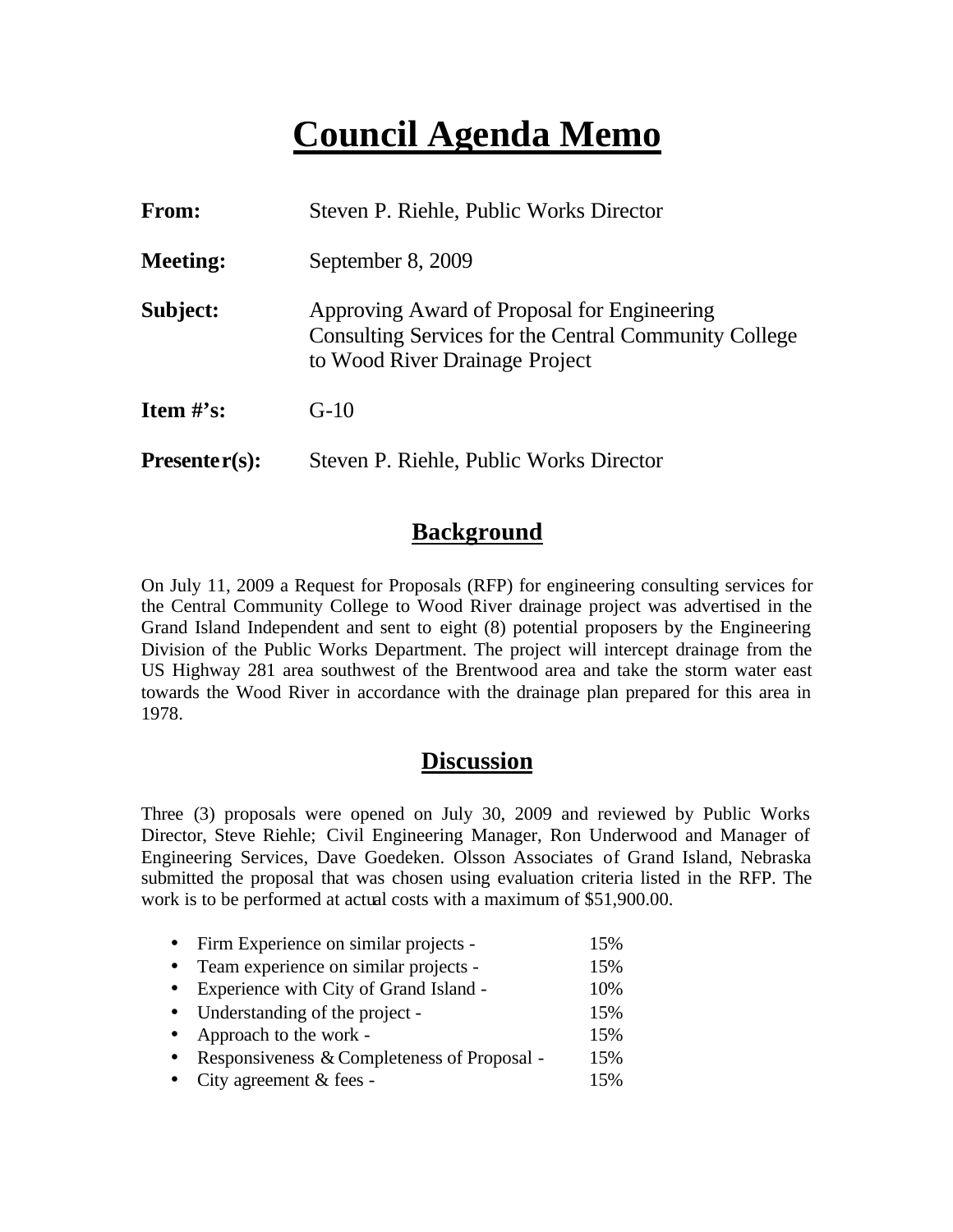## **Alternatives**

It appears that the Council has the following alternatives concerning the issue at hand. The Council may:

- 1. Move to approve
- 2. Refer the issue to a Committee<br>3. Postpone the issue to future date
- Postpone the issue to future date
- 4. Take no action on the issue

## **Recommendation**

Public Works Administration recommends that the Council approve the award of proposal to Olsson Associates of Grand Island, Nebraska.

### **Sample Motion**

Move to approve the award of proposal.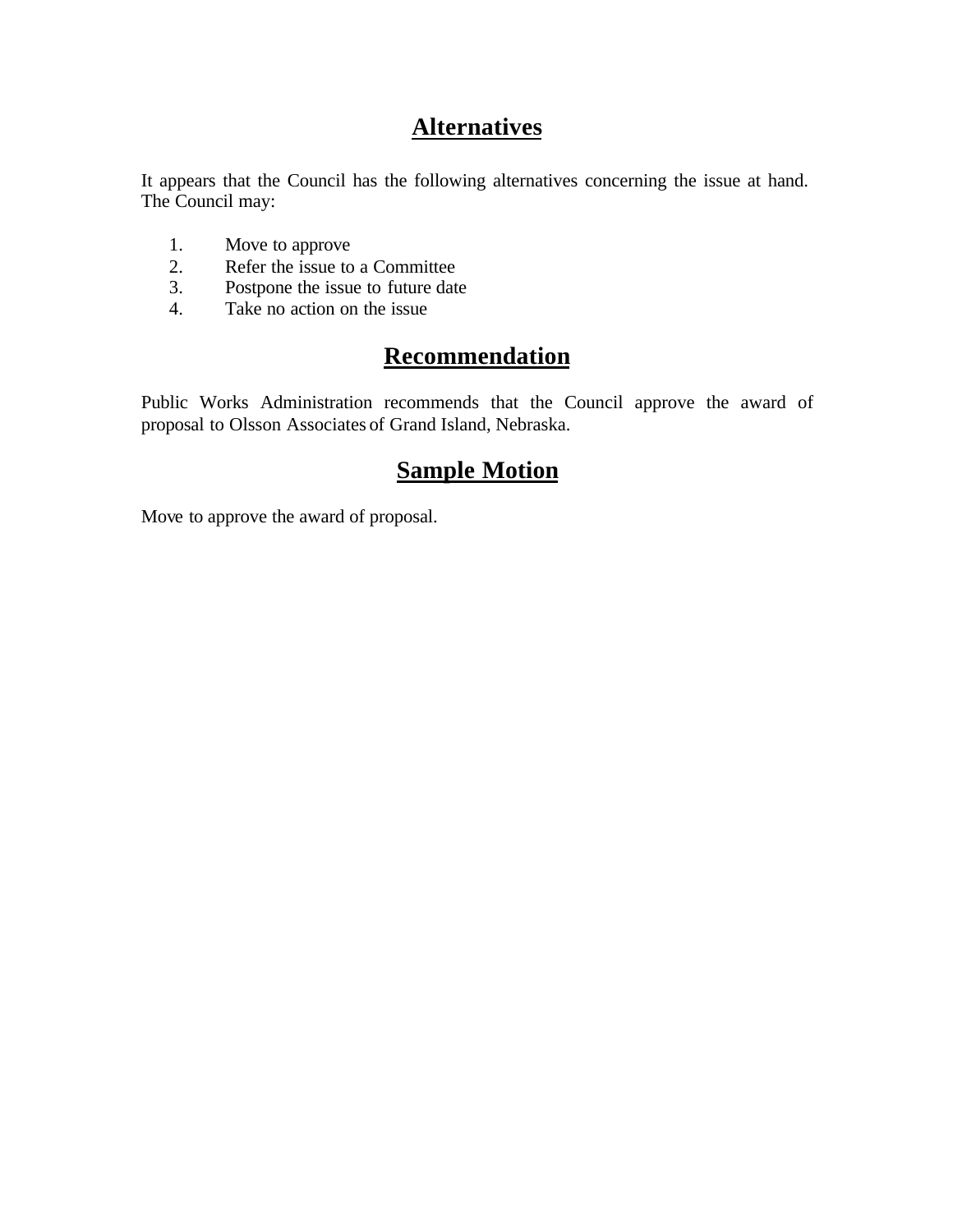#### *Purchasing Division of Legal Department* **INTEROFFICE MEMORANDUM**



Wes Nespor, Purchasing Agent

*Working Together for a Better Tomorrow, Today*

#### **REQUEST FOR PROPOSAL FOR CONSULTING SERVICES FOR CENTRAL COMMUNITY COLLEGE TO WOOD RIVER DRAINAGE PROJECT**

- **RFP DUE DATE: July 30, 2009 at 4:00 p.m.**
- **DEPARTMENT: Public Works**
- **PUBLICATION DATE: July 11, 2009**
- **NO. POTENTIAL BIDDERS: 8**

#### **SUMMARY OF PROPOSALS RECEIVED**

**JEO Consulting Group, Inc. Schemmer Associates Lincoln, NE Lincoln, NE**

**Olsson Associates Grand Island, NE**

cc: Steve Riehle, Public Works Director Catrina DeLosh, PW Admin. Assist. Dale Shotkoski, City Attorney Wes Nespor, Purchasing Agent Ron Underwood, PW Eng.

Jeff Pederson, City Administrator David Springer, Finance Director

**P1353**